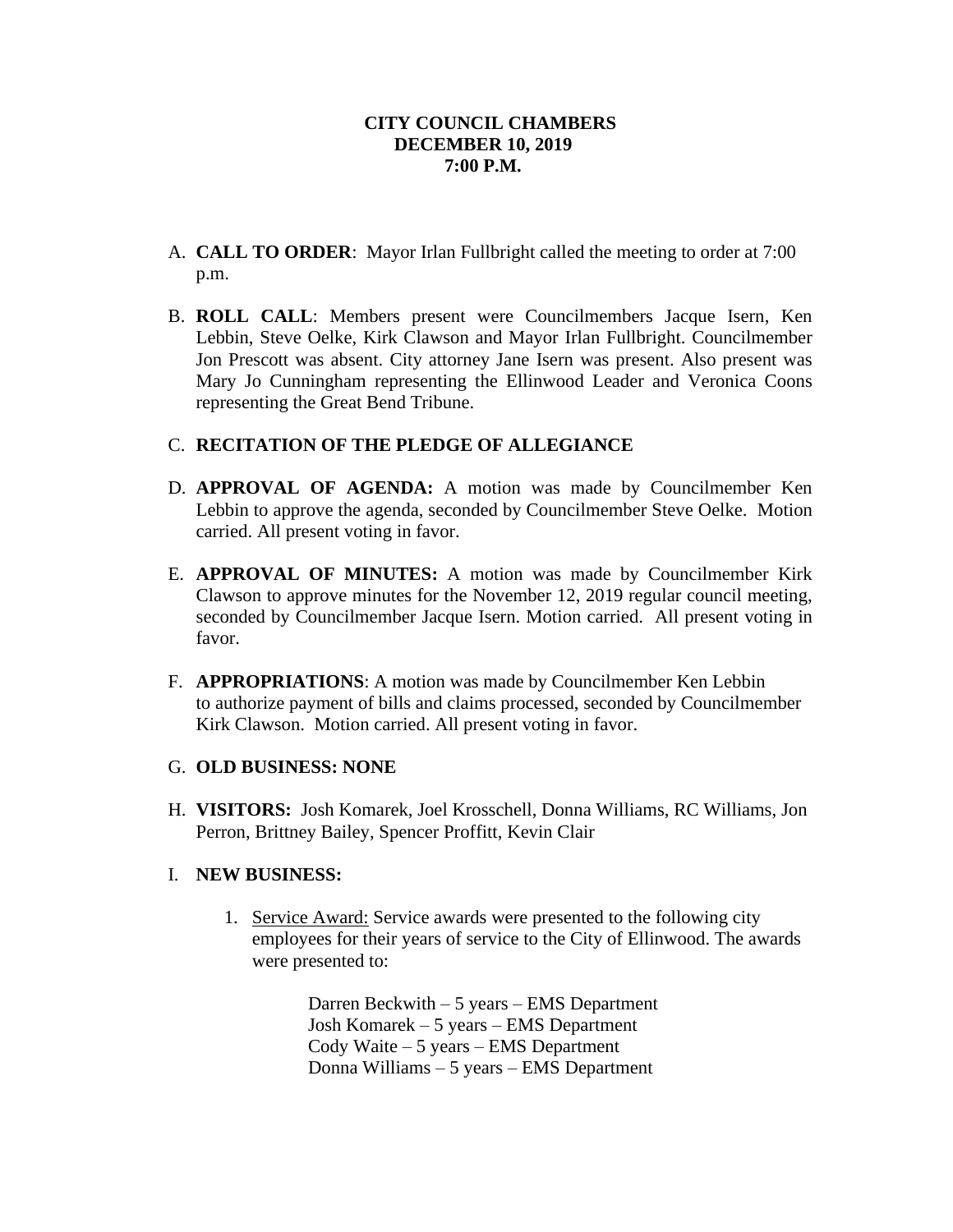- 2. Recognition of School Awards: Mayor Irlan Fullbright acknowledged two awards for excellence recently received by Ellinwood Public School from the Kansas Department of Education. Ellinwood was one of eight schools in the state to receive a Commissioner's Award "Highest Distinction". They also received the Kansans Can Bronze Star Award in recognition of exceptional student success in the area of Postsecondary Effectiveness.
- 3. Zoning Change at 101 East B: Staff explained that Knop Commercial Rentals recently purchased the property at 101 West B, with the intent of installing storage units at this location. The property is currently zoned R-1 and it needs to be zoned C-2 to allow the storage units. A zoning change application has been submitted to the Planning Commission and a public hearing has been held on the zoning change application. After reviewing all the necessary criteria and listening to several of the surrounding property owners at the public hearing, the Planning Commission is making the recommendation to city council to change this property from R-1 to C-2. Presented to council for review is an Ordinance approving the rezoning of certain land from "R1" single family to "C2" heavy commercial.

A motion was made by Councilmember Kirk Clawson to approve Ordinance 2019-15 approving the rezoning of property at 101 East B, seconded by Councilmember Ken Lebbin. Motion carried. All present voting in favor.

4. Cereal Malt Beverage Applications: All cereal malt beverage licenses are due for renewal at the December meeting. The City has received the following applications for license issuance:

| <b>General Retailer</b> | <b>Container Retailer</b> |
|-------------------------|---------------------------|
| Kansas Sidewinders MC   | Ellinwood Family Foods    |
|                         | Zip Stop, Inc.            |
|                         | Casey's General Store     |

A motion was made by Councilmember Steve Oelke to approve the cereal malt beverage applications and issue licenses for the applicants presented above for 2020, seconded by Councilmember Jacque Isern. Motion carried. All present voting in favor.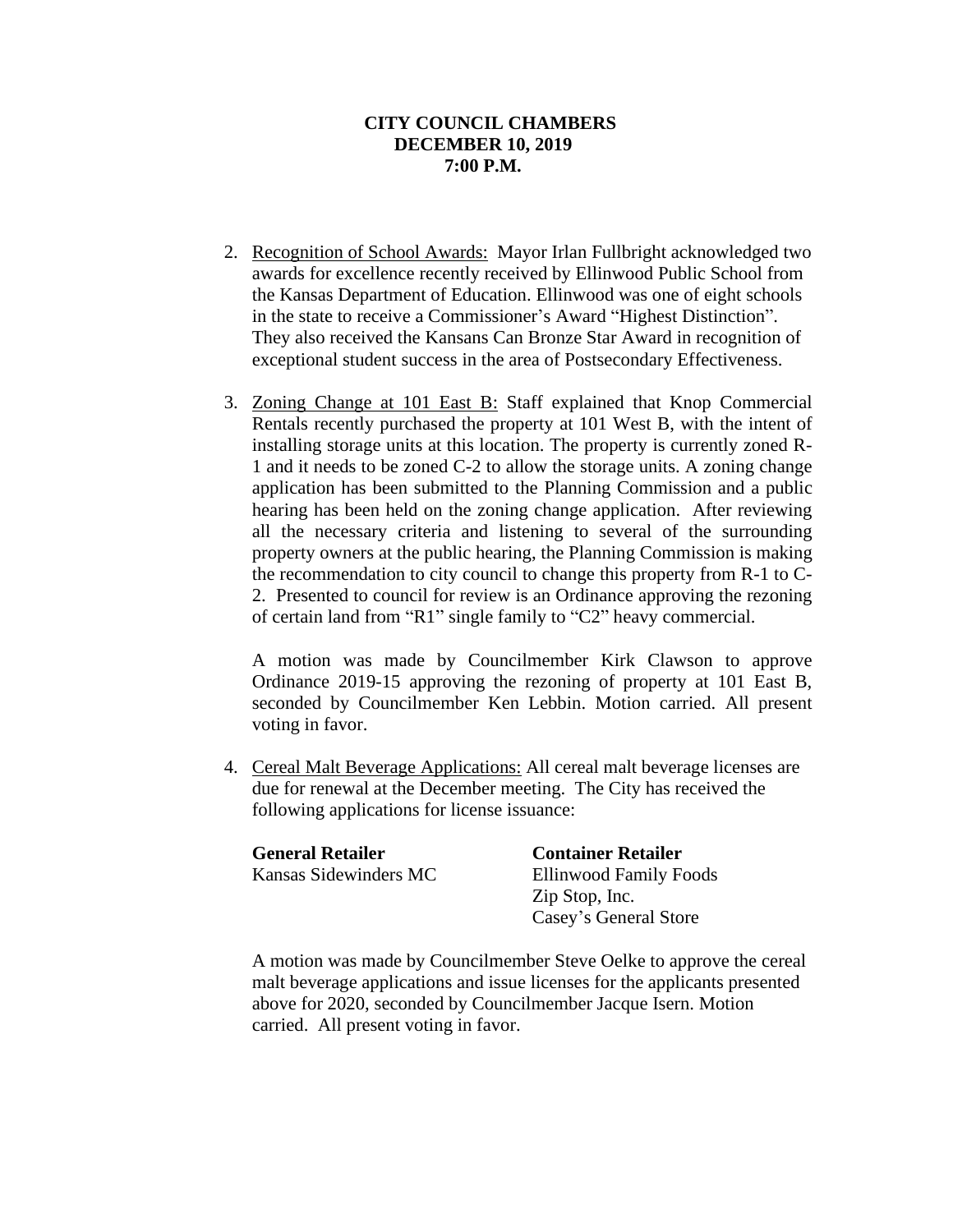5. 10<sup>th</sup> Street Curb and Gutter Specifications: Presented to council were design drawings, bid specifications and the advertisement for bids for extending  $10<sup>th</sup>$  Street 180 feet going west from Kennedy with new curb and gutter. Joel Krosschell, representing EBH & Associates was present at the meeting to address questions regarding the bid specs. He stated the bid opening would be set for January 9, 2020 at 3:00 p.m. and noted the completion date for the project would be June 12, 2020. Mr. Krosschell explained there are six local contractors that bids would be sent to.

A motion was made by Councilmember Ken Lebbin to approve the bid specifications and advertisement for bids for the West  $10<sup>th</sup>$  Street curb and gutter project, seconded by Councilmember Kirk Clawson. Motion carried. All present voting in favor.

6. Easement Agreement for Storm Sewer Improvements: Presented to council for review was an agreement with the property owner of the property on the east side of the Pohlman Addition to provide an easement to the City for the installation of new storm sewer pipe on this property.

A motion was made by Councilmember Ken Lebbin to approve the purchase of a permanent utility easement between Mary Jo and Ron Cunningham and the City of Ellinwood in the amount of \$5000 and allow Mayor Irlan Fullbright to execute the agreement, seconded by Councilmember Steve Oelke. Motion carried. All present voting in favor.

7. Replacement of Water Department Vehicle: Presented to council were quotes to replace the 1999 Ford Pickup in the water department. Staff explained the vehicle will come without a bed as staff intends to install a utility bed on the vehicle. The replacement of the pickup was budgeted for in 2019. The quotes received were as follows:

| Trucks                                             |          |
|----------------------------------------------------|----------|
| Marmie Ford Inc. $-2020$ Ford F250                 | \$25,209 |
| Marmie Chevrolet – 2020 Chevrolet Silverado 2500HD | \$26,523 |
| Marmie Motors – 2020 Dodge Ram 2500                | \$27,693 |
|                                                    |          |
| <b>Beds</b>                                        |          |
| Midwest Truck – Knapheide                          | \$7,688  |
| Hays Truck - Knapheide                             | \$7,850  |
| Hays Truck - RKI                                   | \$9,050  |
| Kansas Truck – Reading                             | \$8,148  |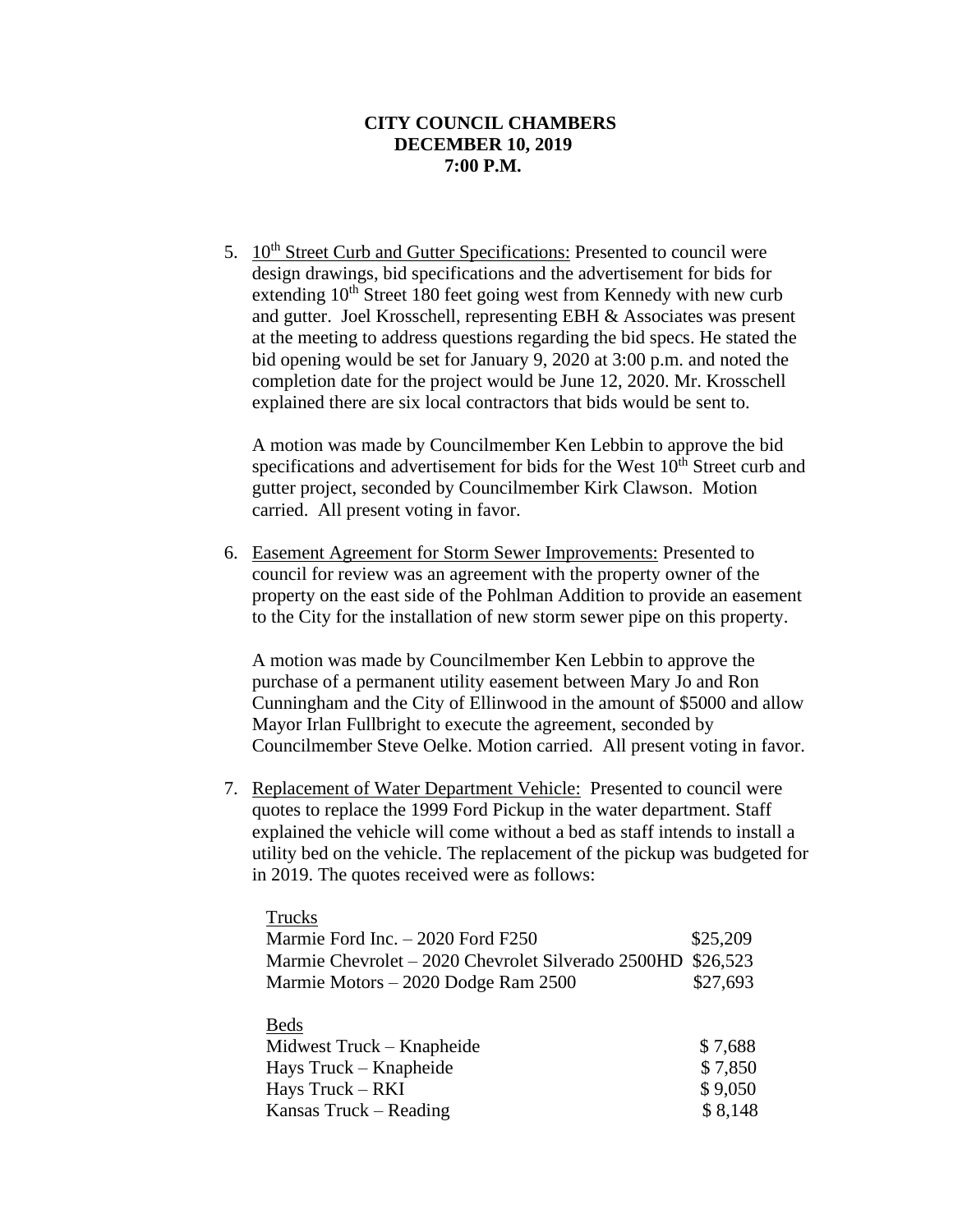A motion was made by Councilmember Kirk Clawson to approve the quote from Marmie Ford for a Ford F-250 for \$25,209, seconded by Councilmember Jacque Isern. Motion carried. All present voting in favor. A motion was made by Councilmember Ken Lebbin to approve the quote from Midwest Truck for a Knapheide utility bed for \$7,688 installed, seconded by Councilmember Kirk Clawson. Motion carried. All present voting in favor.

8. Executive Session for Discussion of Non-Elected Personnel: An executive session was requested for discussion of non-elected personnel related to individual employee performance. A motion was made by Councilmember Ken Lebbin to recess into executive session for fifteen (15) minutes to discuss individual employees' performance pursuant to the non-elected personnel matter exception, KSA 75-4319 (b)(1). The open meeting will reconvene in council chambers at 8:05 p.m. Persons to remain in executive session are the governing body, city administrator and city attorney. Motion seconded by Councilmember Kirk Clawson. Motion carried. All present voting in favor. The governing body recessed into executive session at 7:50 p.m.

Meeting reconvened at 8:05 pm. No action taken. A motion was made by Councilmember Jacque Isern to recess into executive session for an additional ten (10) minutes to discuss individual employees' performance pursuant to the non-elected personnel matter exception, KSA 75-4319 (b)(1). The open meeting will reconvene in council chambers at 8:15 p.m. Persons to remain in executive session are the governing body, city administrator and city attorney. Motion seconded by Councilmember Steve Oelke. Motion carried. All present voting in favor. The governing body recessed into executive session at 8:05 p.m.

Meeting reconvened at 8:15 p.m. No action taken.

9. Employee Salaries: The budget for 2020 allowed for a 3% increase in employee's wages.

A motion was made by Councilmember Kirk Clawson to approve a \$.50 per hour raise for all full-time employees, excluding the City Administrator, to be effective the first payroll in January, seconded by Councilmember Steve Oelke. Motion carried. All present voting in favor.